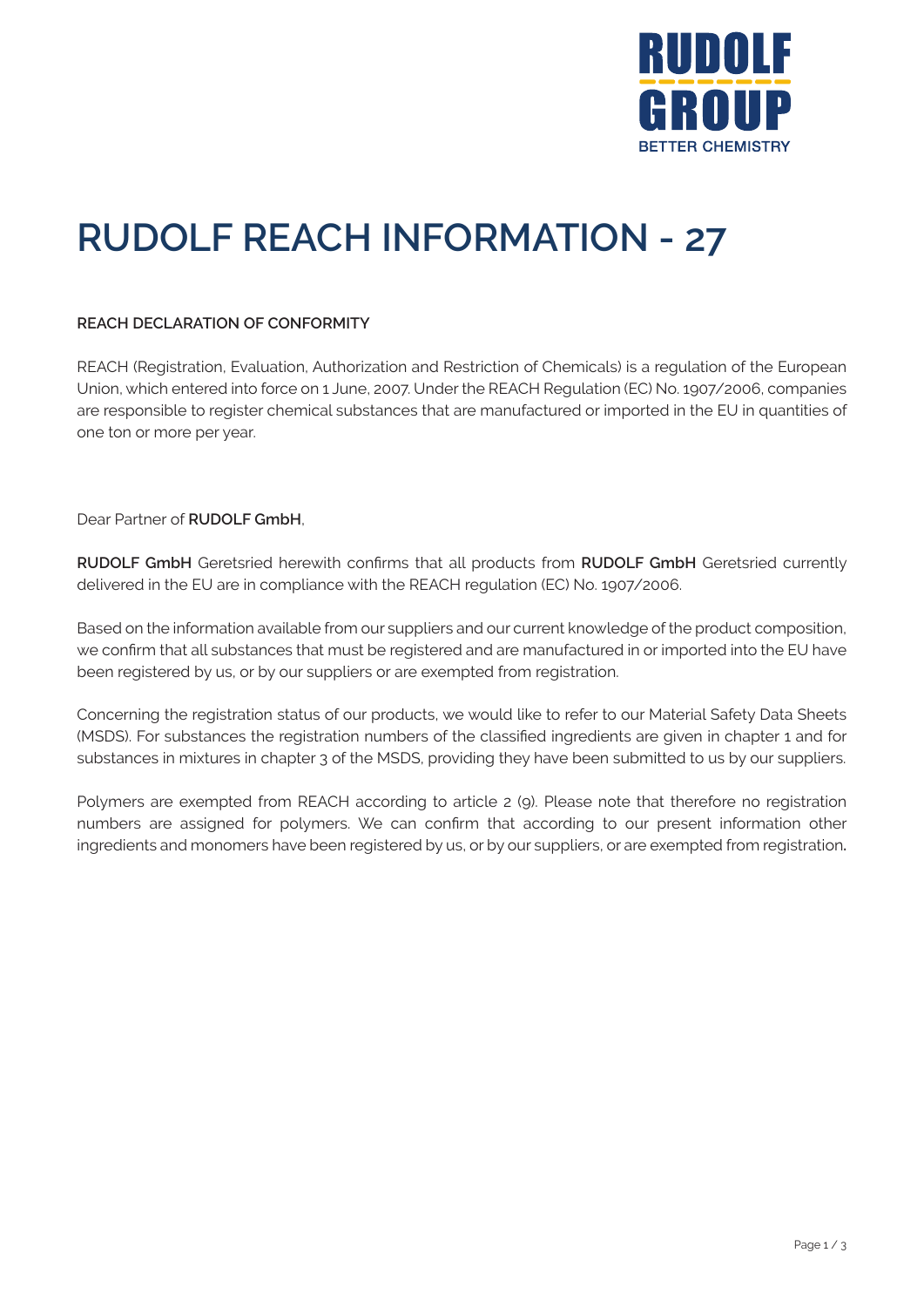

## **REACH - CANDIDATE LIST FOR SUBSTANCES OF VERY HIGH CONCERN (SVHC - LIST)**

The current Candidate List for SVHC - Substances (Substances of Very High Concern) from ECHA dated 2022/01/17 contains overall 223 substances and can be found at:

### https://echa.europa.eu/candidate-list-table

If our products from **RUDOLF GmbH** Geretsried should contain a concentration above 0.1 % weight by weight (w/w) of the current Candidate Substances, we will either optimize the recipes of the products concerned or our product management will suggest possible alternatives, in case you have purchased these products during the past 12 months.

We will provide you with the up-dated Material Safety Data Sheets (MSDS) of the products containing substances of the Candidate List with a concentration of more than 0.1 % weight by weight (w/w), if purchased during the past 12 months. Section 3 of the MSDS contains information about the portion and the name of the SVHC - Substance contained in the product. Hence, **RUDOLF GmbH** Geretsried meets their obligation to provide their customers with information as stipulated by article 31 (1) REACH. Your company as supplier of articles is able to comply with its obligations in the supply chain according to article 33 of the REACH regulation.

A table of products containing SVHC-substances of the current Candidate List above 0.1 % weight by weight (w/w) is attached in annex I.

With the exception of the mentioned products, **RUDOLF GmbH** Geretsried confirms that based on the current state of knowledge the products of our core product range currently offered, do not contain any substances mentioned in the current SVHC - List of 2022/01/17 with a concentration above 0.1 % weight by weight (w/w) as components added intentionally to our recipes.

According to our current state of knowledge, textiles treated with our products from **RUDOLF GmbH** Geretsried do not contain any of the substances restricted in annex XVII of EC 1907/2006 (REACH) for the use in textiles above the concentration limits, providing the products are used in line with our Technical Data Sheets. Nor do these products contain substances subject to authorization as listed in annex XIV of EC 1907/2006 (REACH) with a concentration above 0.1 weight percent (w/w) as components added intentionally to our recipes.

We will keep you informed about the latest developments regarding REACH promptly under the following link:

#### https://www.rudolf.de/en/ecology/reach/

Should you have any further questions, please do not hesitate to contact us at reach@rudolf.de.

## **RUDOLF REACH IMPLEMENTATION TEAM (RIT) 2022/05/06**